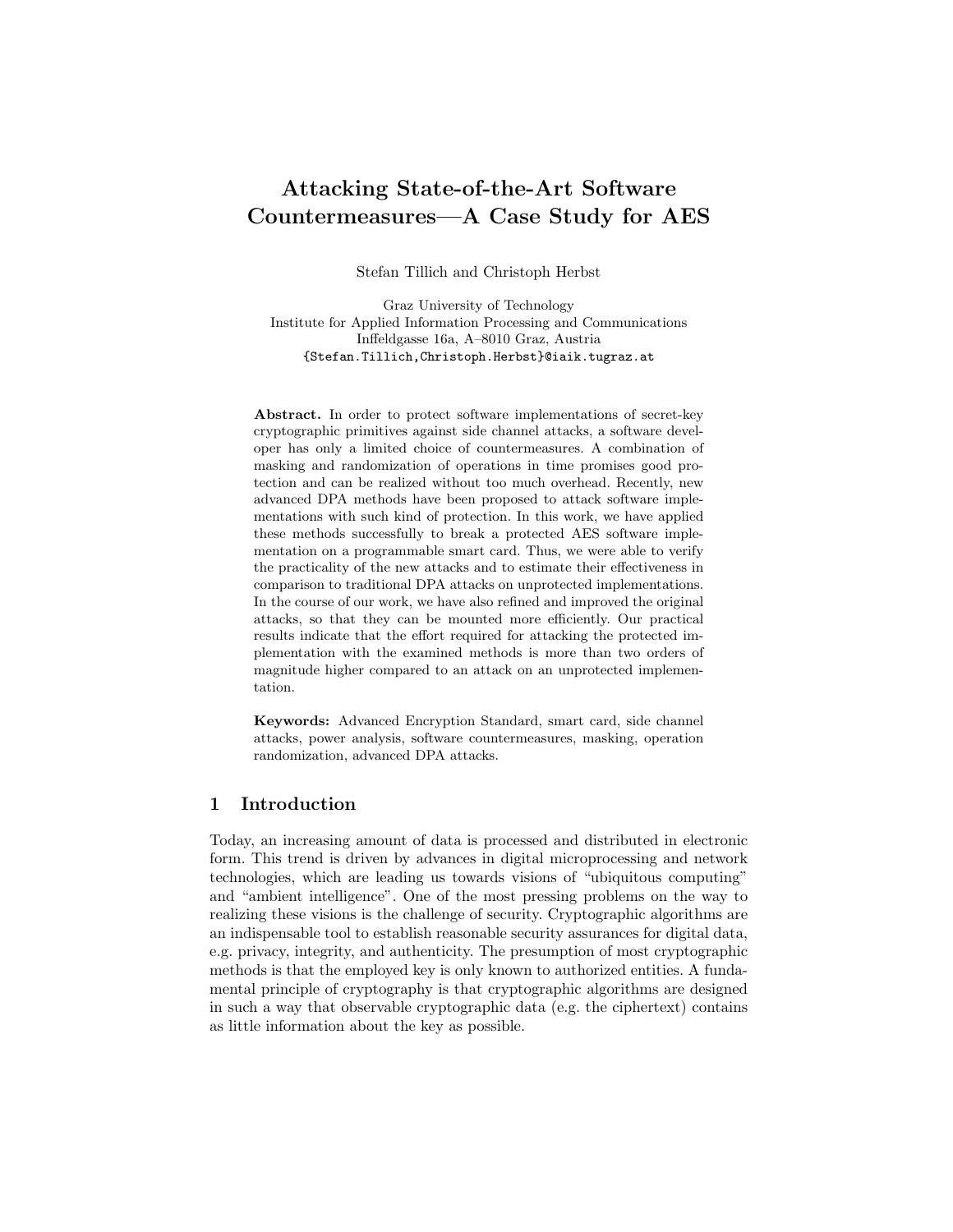However, in practice keys have to be stored on physical devices like PCs or smart cards and it has been shown that the physical properties (the socalled side channels) of these devices can be exploited to extract information about the cryptographic keys they contain. Amongst such side channel attacks, power analysis developed by Kocher et al. [8] has proven to be a very potent method. The improvement of such attacks and possible countermeasures as defence against them has since been the topic of a wide array of scientific publications.

In power analysis, an attacker has to record the power consumption of a device while it performs cryptographic operations with an unknown key. A particularly powerful attack method is Differential Power Analysis (DPA) [8], which predicts intermediate values of the cryptographic algorithm and an according power consumption and matches it against the recorded power traces. In this fashion, the used key can be recovered even if the relevant information is deeply buried within noise.

Two principal countermeasures have been proposed against power analysis: Masking and hiding [9]. Masking tries to break the link between the predicted intermediate values and the values processed by the device. Hiding seeks to minimize the effect of the processed values on the power consumption. Many specific countermeasures have been proposed on different levels for hardware and software. For software implementations on a given platform, the options tend to be limited to masking schemes and to hiding through the randomization of executed operations in time.

Masking schemes split each intermediate value in a number of shares, which are then processed independently. Only by combining all the shares, the original value can be reconstructed. In its simplest form, a value  $a$  is split into two shares  $a \circ m$  and m, where m is a random mask, so that  $a = (a \circ m) \circ m$ . A common choice for the operation  $\circ$  is the logical XOR (Boolean masking). Masking is generally susceptible to higher-order DPA attacks. Such attacks combine information of the power consumption of the different shares (higher-order DPA preprocessing) so that the resulting power consumption is again dependent on the unprotected value  $a$  and thus susceptible to a "normal" 1st-order DPA attack.

As the effort for higher-order DPA attacks is expected to grow exponentially with the order, it is assumed that a masking scheme with enough shares will make practical attacks infeasible. A higher-order masking scheme for AES [10] based on this idea has been developed by Schramm et al. [13]. However, Coron et al. have demonstrated that this scheme is susceptible to 3rd-order DPA attacks irrespective of the number of used shares [3]. Another problem is posed by the large computational overhead which is required for refreshing the masks. In [13], it has been shown that a single AES encryption with resistance against 2nd-order DPA attacks requires over 40 times more clock cycles (about 200,000 clock cycles in total).

Irrespective of the security aspects, overheads of this order are not likely to be acceptable for every implementation. Therefore, it is necessary to resort to more "light-weight" countermeasures. A possible solution which requires significantly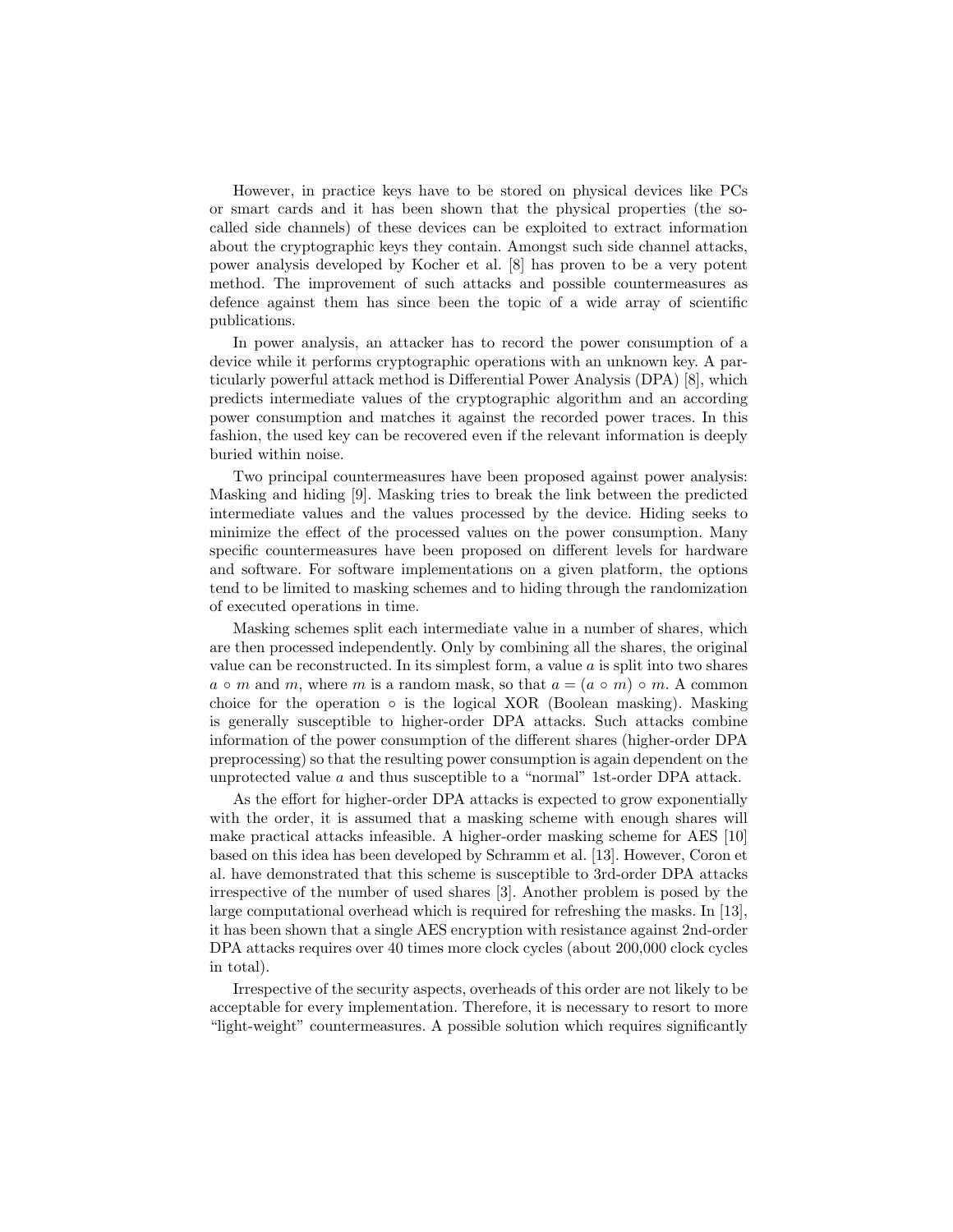less overhead is a combination of 1st-order masking and operation randomization as proposed in [4]. Advanced DPA attacks targeted at such a combination of masking and randomization have been proposed in [15], but so far no practical evaluation of their effectiveness has been available. The work described in this paper puts these new attacks to the practical test. Our goals were twofold: First, we sought to verify that these attacks are practicable in a state-of-the-art measurement setup. Second, we wanted to collect empirical evidence for the degree of protection offered by this combination of countermeasures. Note that we did not have the goal to develop new attacks on these countermeasures. Furthermore, we stress that—as with any practical evaluation—our results may not necessarily be optimal for the targeted device. Therefore, the increase in the number of required power traces for the protected implementation indicated in Section 5 should not be taken as a fixed "security gain factor" but only as an upper border of this factor.

The rest of this paper is organized as follows. In Section 2, we describe the protected software implementation of AES which we attacked and we give details on the countermeasures. The advanced DPA methods which have been proposed to break these countermeasures and which we have evaluated practically are presented in Section 3. Some details on the attacked smart card device (especially a characterization of its power leakage) are given in Section 4. In Section 5, we present the results of our practical work. A further discussion of some issues relating to the effectiveness of the attacks in dependence on the attacker's capabilities follows in Section 6. Finally, conclusions are drawn in Section 7.

#### 2 Protected AES Software Implementation

The protection of our AES software implementation is based on the strategy of combining masking, shuffling and dummy operations as published in [4]. At the beginning and at the end of the AES operations there are so-called "randomization zones". Within each zone all intermediate values are protected with a single mask and the sequence of processing of the bytes of the State is randomized. In [4], the initial zone extends to the first MixColumns transformation. Jaffe showed that it is possible to attack the AES after the MixColumns operation [6]. This principally means that a protection of the first round alone would be insufficient. However, Tillich et al. showed that it is quite easy to extend this randomization zone beyond the second SubBytes operation [15], thus thwarting Jaffe's attack<sup>1</sup>.

We are using the same masking scheme with six different random masks<sup>2</sup> as published in [4]. All intermediate values of the State and the key are masked. In our implementation, the randomization is achieved by shuffling of the sequence of operations on the bytes of the State. Furthermore, it would be possible

<sup>&</sup>lt;sup>1</sup> The randomization zone at the end can be extended in a similar fashion to protect against Jaffe's attack.

<sup>2</sup> One mask for S-box inputs, one for S-box outputs, and one for each State row before MixColumns. All other occurring masks (e.g. after MixColumns) are derived from these six masks.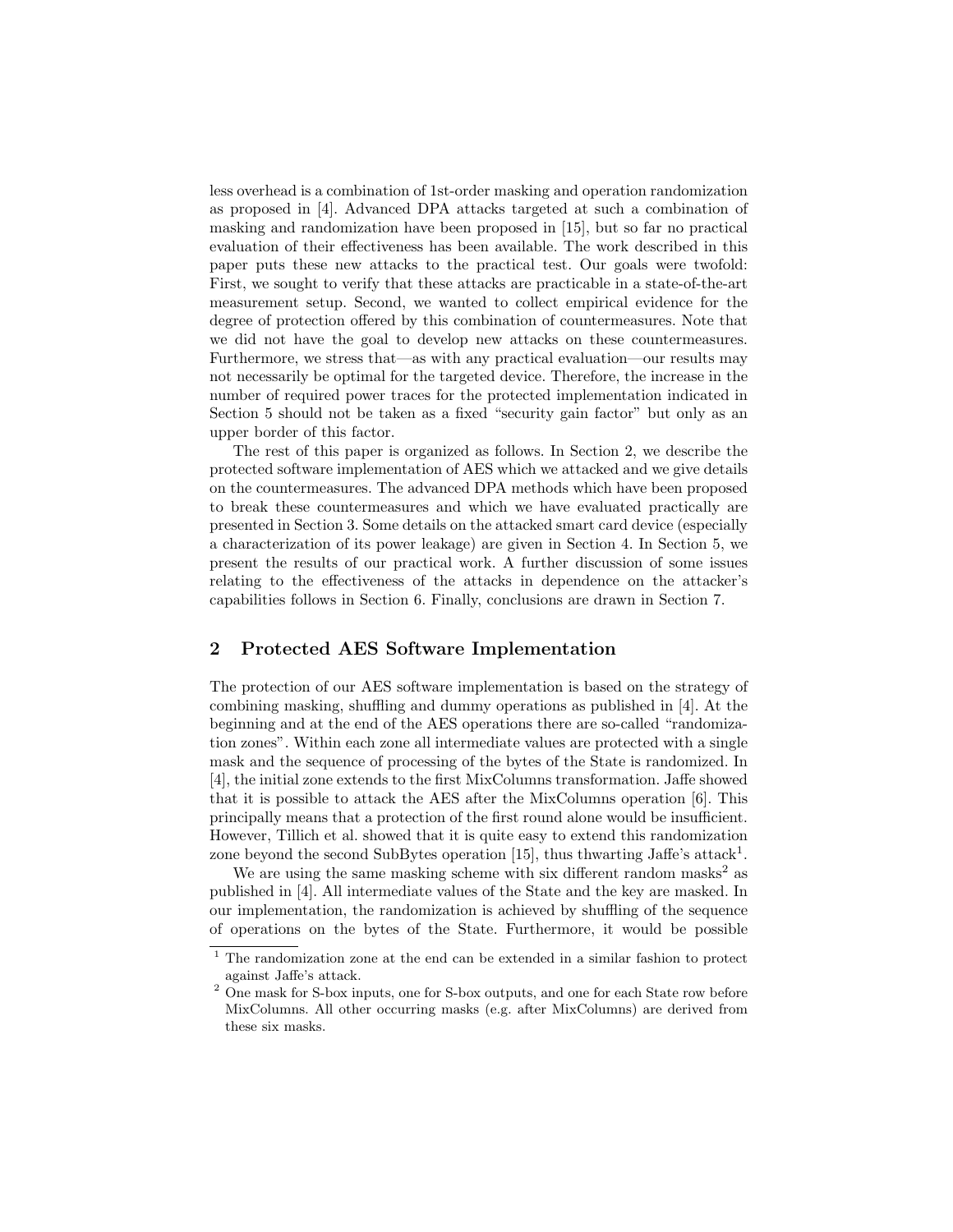to process additional dummy States to increase the degree of randomization. The randomization is controlled by random values which are—similarly to the mask bytes—unknown to the attacker. We denote the degree of randomization with  $R$ , i.e. the number of points in time where a specific State byte can be processed during a specific AES encryption. In our case, the 16 bytes of the AES State are fully shuffled and no dummy States are added. This means that the randomization degree  $R = 16$ . Hence, a specific byte of the State will be processed with a probability of  $p = \frac{1}{16}$  at one of the 16 possible points in time. One protected AES encryption requires less than 12,000 clock cycles on our targeted platform, which is described in Section 4. The cost per additional dummy State would be about 1,000 clock cycles.

The consequences of this randomization for a plain 1st-order DPA attack are illustrated in the following. In Figure 1, the result of an attack on the first S-box output of an unmasked and randomized implementation is shown. Note that only the section of the trace which corresponds to the SubBytes transformation was used. One can clearly identify four groups of peaks. When zooming into one of these groups, again four pairs of peaks can be identified. Each group of peaks corresponds to the transformation of a single State column, which again encompasses four State bytes. As a specific State byte can occur at any of these times, there are all in all 16 different positions where the output value of the unmasked S-box correlates. Furthermore if we compare the achieved correlation of this attack to the achieved correlation of an attack on the unprotected implementation (cf. also Figure 5 in Section 4) we end up with a correlation which is reduced by a factor of approximately 16. As expected, the correlation coefficient scales down linearly with the degree of randomization  $R$  [9].

# 3 Description of the Advanced DPA Attacks

From an implementor's view, a combination of masking and operation randomization countermeasures is a good bet for protecting software implementations of secret-key cryptographic algorithms against power analysis. Proper masking can prevent 1st-order DPA attacks while the randomization of operations in time can offer some protection against more elaborate attacks like higher-order DPA and template-based methods. At the same time, the implementation complexity and overhead can be kept within somewhat acceptable limits.

Higher-order DPA attacks and template attacks have been shown to be very effective to circumvent masking. In higher-order DPA attacks, power leakage of several intermediate values is combined in such a way that the resulting power consumption value is again dependent on the original unmasked value [7, 12, 14, 16]. Template-based methods can be applied to enhance higher-order DPA attacks or to make first-order DPA attacks feasible [9, 11]. On the other side, the technique known as "windowing" is a good way to limit the protection of randomization of operations [2]. In this method, all R possibilities of appearance of a protected value are considered and combined so that the effective protection of the countermeasure is lowered.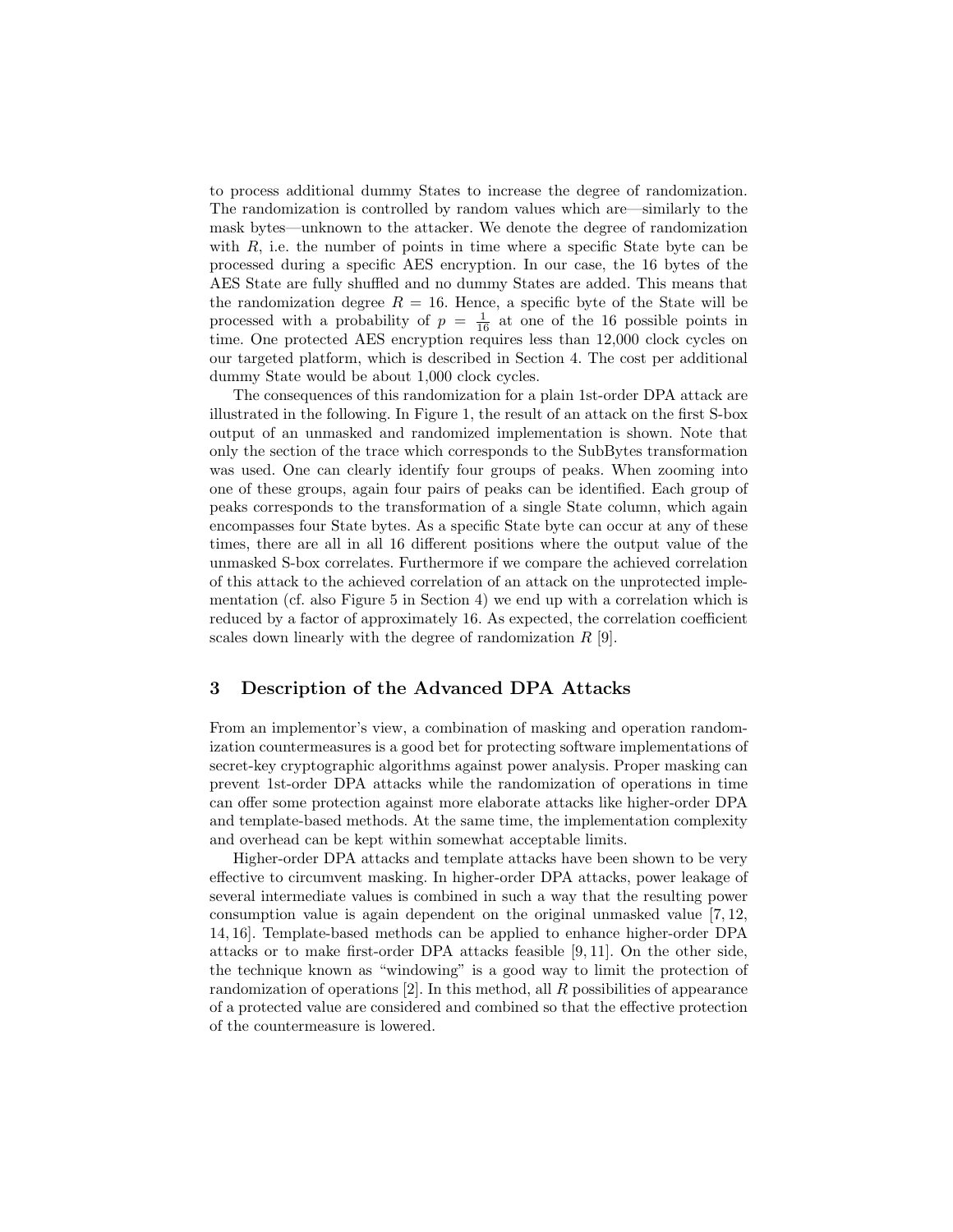

Fig. 1. Result of DPA attack on randomized AES implementation using the Hamming weight model and compressed traces

It has been shown in [15] that the attacks on masking and randomization can be combined to form effective attacks on implementations which employ a single mask and which randomize the course of operations. Three possible combinations have been presented and their effectiveness has been compared by estimations techniques and high-level simulation which neglected electronic noise.



Fig. 2. Points in time relevant for an attack

Figure 2 shows the timeline for a part of the execution of a protected secretkey cipher implementation. Towards the beginning at time index  $t_0$ , the mask m is processed in some form (it is generated, stored, used in some precomputation, etc.). Subsequently, the intermediate value  $a$  masked with  $m$  appears. The occurrence of this masked intermediate value is protected by randomization, i.e.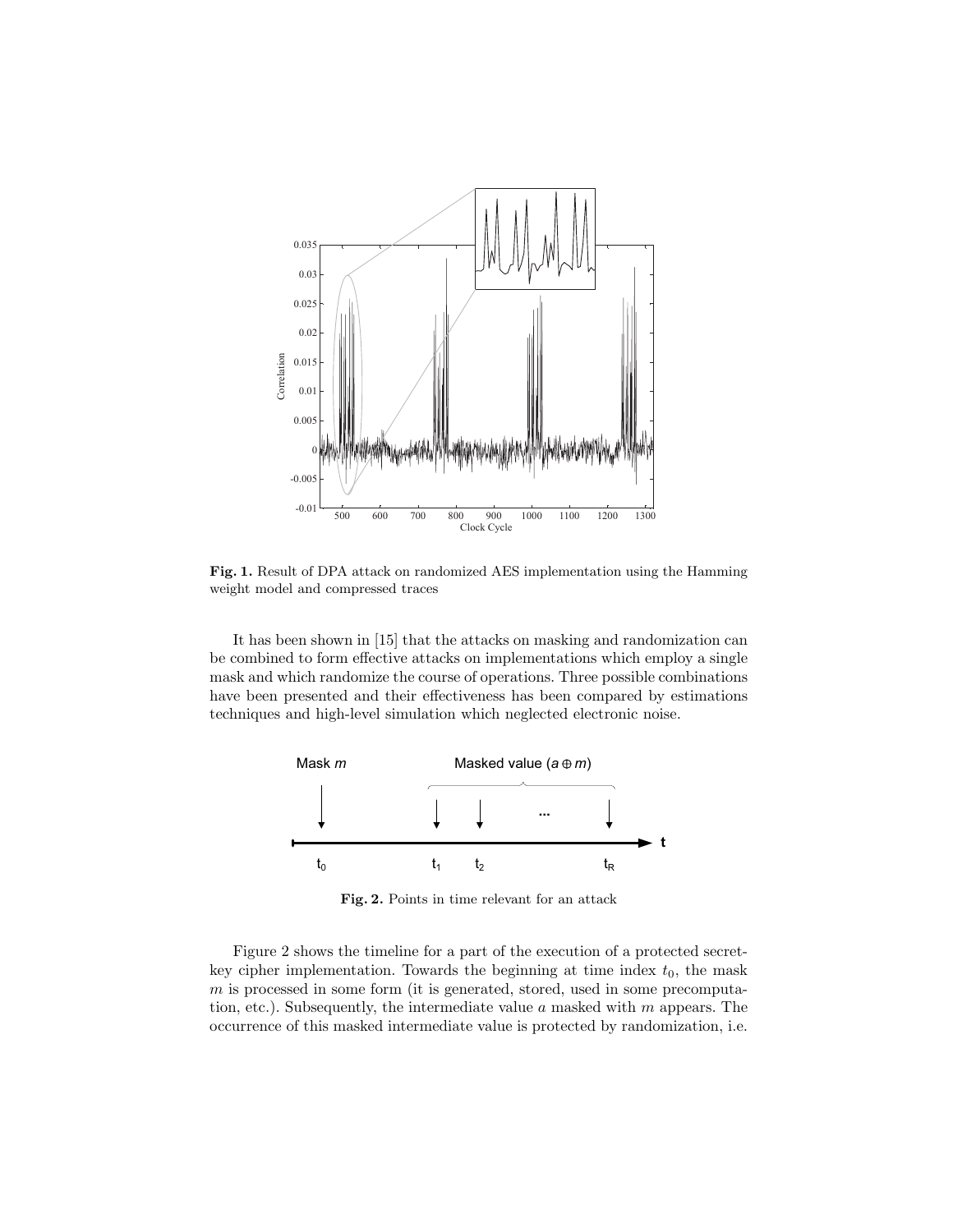in each execution the specific value  $a \oplus m$  can appear in any of the R points at the times  $t_1..t_R$  with equal probability  $p = \frac{1}{R}$ . The power consumption at these points in time is used in all attacks from [15]. An adversary must therefore be able to find these points in time. As will be discussed in Section 6, the constraints for  $t_1..t_R$  can be relaxed, so that knowledge of the exact time indices is not necessary. The attacks are described in the following.

## 3.1 Biasing Masks and Windowing followed by 1st-Order DPA Attack

One precondition for effective masking is that the used masks must be uniformly distributed. If this condition is not met, 1st-order DPA attacks can become feasible. Therefore, the principal idea of this attack is to try to determine the Hamming weight of the used mask and to select a subset of the collected power traces, where the mask fulfills some property, e.g. has a high Hamming weight. This selection of power traces effectively equals a bias which is introduced into the distribution of the mask values. The selected power traces are then only protected by the randomization of the operations  $(t_1..t_R)$ , whose effect can be minimized by windowing. A subsequent 1st-order DPA attack can be successfully applied on the selected power traces. This attack has been shown to be rather effective under most circumstances in [15].

#### 3.2 2nd-Order DPA Attack followed by Windowing

The idea of this attack is to take the randomization of the operations into account during 2nd-order DPA preprocessing. The power consumption values for  $m$  at  $t_0$ and  $a \oplus m$  at  $t_1..t_R$  are pairwise combined (2nd-order DPA preprocessing). For each pair, this preprocessing results in a joint leakage value of the two points. If the correct points in time have been chosen, one of these  $R$  joint leakage points is always dependent on the actual unmasked value. Which of these points is the correct one is determined by the randomized course of operations of the corresponding execution. When all points are windowed (i.e. summed up), the correct one is inevitably included and the resulting power consumption is to some degree dependent on the unmasked value. A 1st-order DPA attack can then be mounted to determine the correct key hypothesis. This attack has been evaluated in [15] to be less effective than the first one in most cases.

#### 3.3 Windowing followed by 2nd-Order DPA Attack

A third option for attacking is to reverse the order of windowing and 2nd-order DPA preprocessing. First, randomization is compensated by summing up all  $R$ points in time where the targeted masked value  $a \oplus m$  can occur. Then, 2nd-order DPA preprocessing is performed with this sum and a point of the power trace which depends on the corresponding mask  $m$ . The result of this preprocessing can be attacked with a 1st-order DPA attack. In [15], this attack variant has been shown to be rather ineffective in comparison to the previous two methods.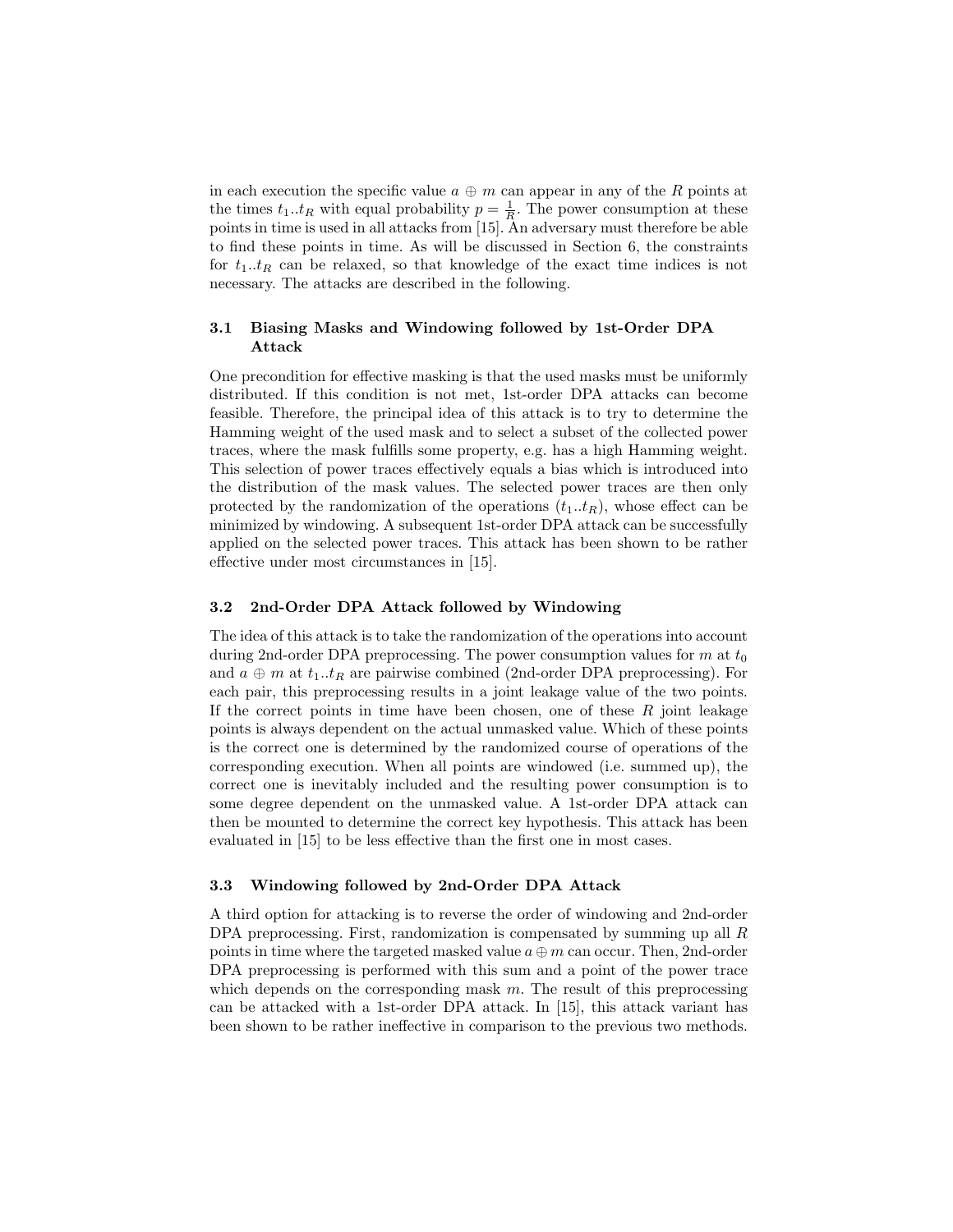## 4 Attacked Device

The device used to implement and attack the protected AES software implementation is a smart card with an ATMega163 core [1]. The ATMega163 is an 8-bit microcontroller based on AVR, which is a single-cycle instruction RISC architecture from Atmel. It is equipped with 1,024 bytes of internal RAM, 16 KB in-system self-programmable FLASH and 512 bytes of EEPROM. The core of the controller contains 32 general purpose registers which are directly connected to the arithmetic-logic unit (ALU). Three register pairs can be used to store a 16-bit address into the internal memory.

The used smart card is shipped without any software or operating system. This means the card is under full control of the designer and all parts of the software (including boot code and operating system) have to be implemented from scratch. In our scenario, there is only a minimum version of an operating system implemented which can handle the basic functions of the  $T=1$  protocol specified in ISO 7816 [5]. The card can execute the protected AES implementation described in Section 2. For the sake of performance, the randomization parameters and mask bytes are sent to the smart card along with the plaintext. The key used for the AES encryption is stored in the EEPROM of the smart card.

In general, the device leaks the Hamming weight as well as the Hamming distance of the processed values. When attacking the non-randomized S-box output using the Hamming weight model, the maximum achievable correlation is 0.458. In a similar attack using the Hamming distance between the S-box input and the S-box output—which occur as subsequent values of a register—the maximum correlation is 0.257. The results for these attacks on uncompressed traces are displayed in Figure 3 and in Figure 4. It can be seen that for this device and the sequence of instructions used to implement the S-box lookup, the Hamming weight model leads to a higher correlation.



Fig. 3. Result of DPA attack on unprotected AES implementation using the Hamming weight model and uncompressed traces

Fig. 4. Result of DPA attack on unprotected AES implementation using the Hamming distance model and uncompressed traces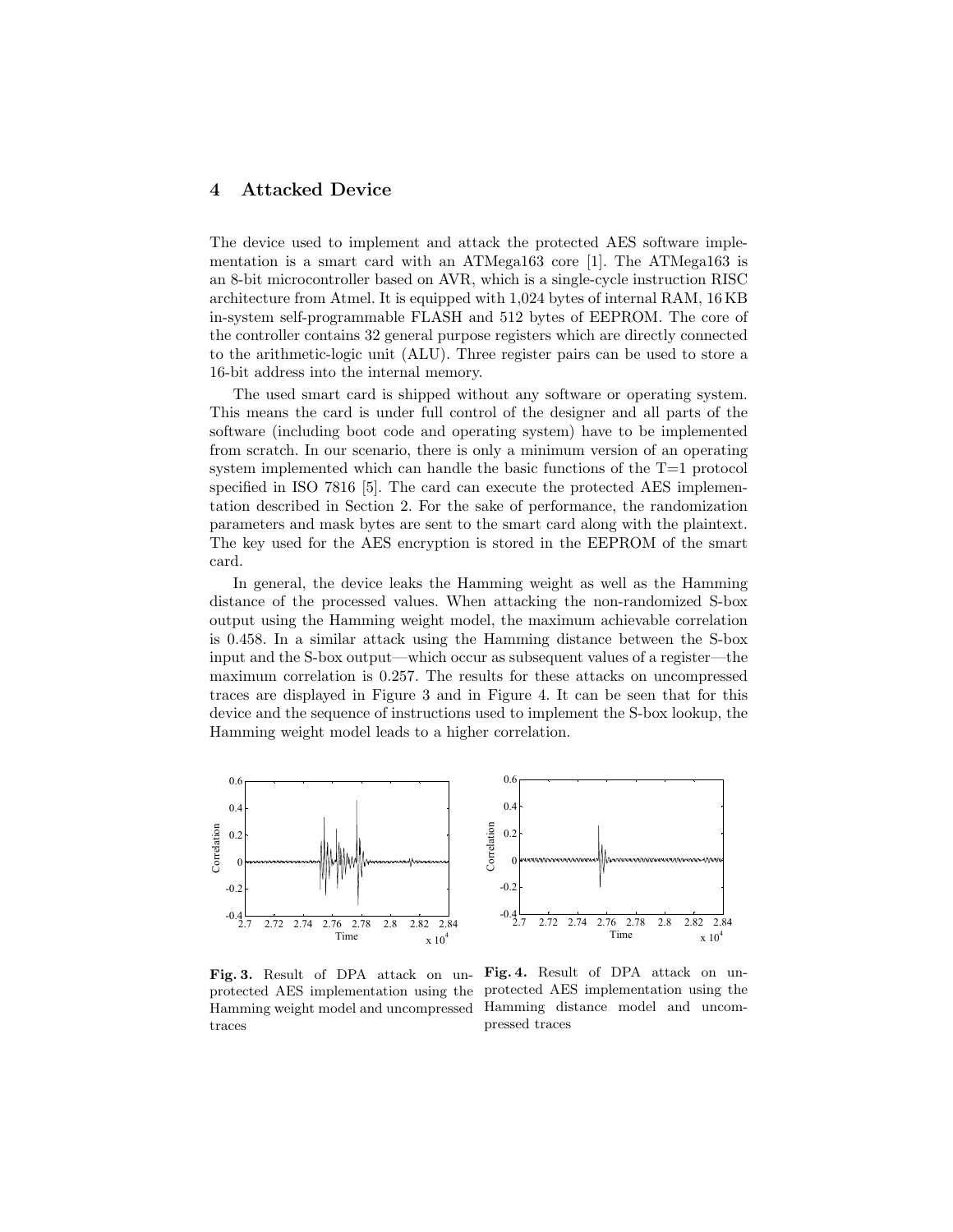For minimization of the amount of data used for an attack, it is a common technique to compress the measured traces [9]. When using the compression described in Section 5.2, the achievable correlation using the Hamming weight model reduces from 0.458 to 0.383. With the Hamming distance model the correlation reduces from 0.257 to 0.236. The results of an attack on compressed traces can be seen in Figure 5 and Figure 6. For our practical attacks, this means that most of the information is preserved in the compressed power traces.



protected AES implementation using the Hamming weight model and compressed traces

Fig. 5. Result of DPA attack on un- Fig. 6. Result of DPA attack on unprotected AES implementation using the Hamming distance model and compressed traces

## 5 Practical Results

In order to demonstrate the effectiveness and practicability of the methods described in [15], we have attacked the protected AES software implementation presented in Section 2. For the randomization of operations, we have used full shuffling of the 16 State bytes, i.e.  $R = 16$ . Power traces were collected with a LeCroy LC584AM digital oscilloscope and a differential probe by measurement over a  $1 \Omega$  resistor in the ground line of the smart card reader. A trigger signal has been supplied by the smart card at the beginning of encryption. We have collected a set of 500,000 power traces, which took about 134 hours in our measurement setup, i.e. a rate of approximately one trace per second. The uncompressed traces required about 50 GB of disk space. For comparison, a set of compressed traces was between 700 MB and 2 GB in size, depending on the actual compression function. An uncompressed trace contained 100,000 points, whereas a compressed trace consisted of about 1,800 points (one per clock cycle).

The power traces included about 1,800 clock cycles at the start of AES encryption spanning over various precomputations (parts of the masked key scheduling, mask preprocessing, and the masking of the plaintext), the initial AddRoundkey, and the first AES round. In order to keep the size of the traces small, the sampling rate has been limited to  $200 \cdot 10^6$  samples/second.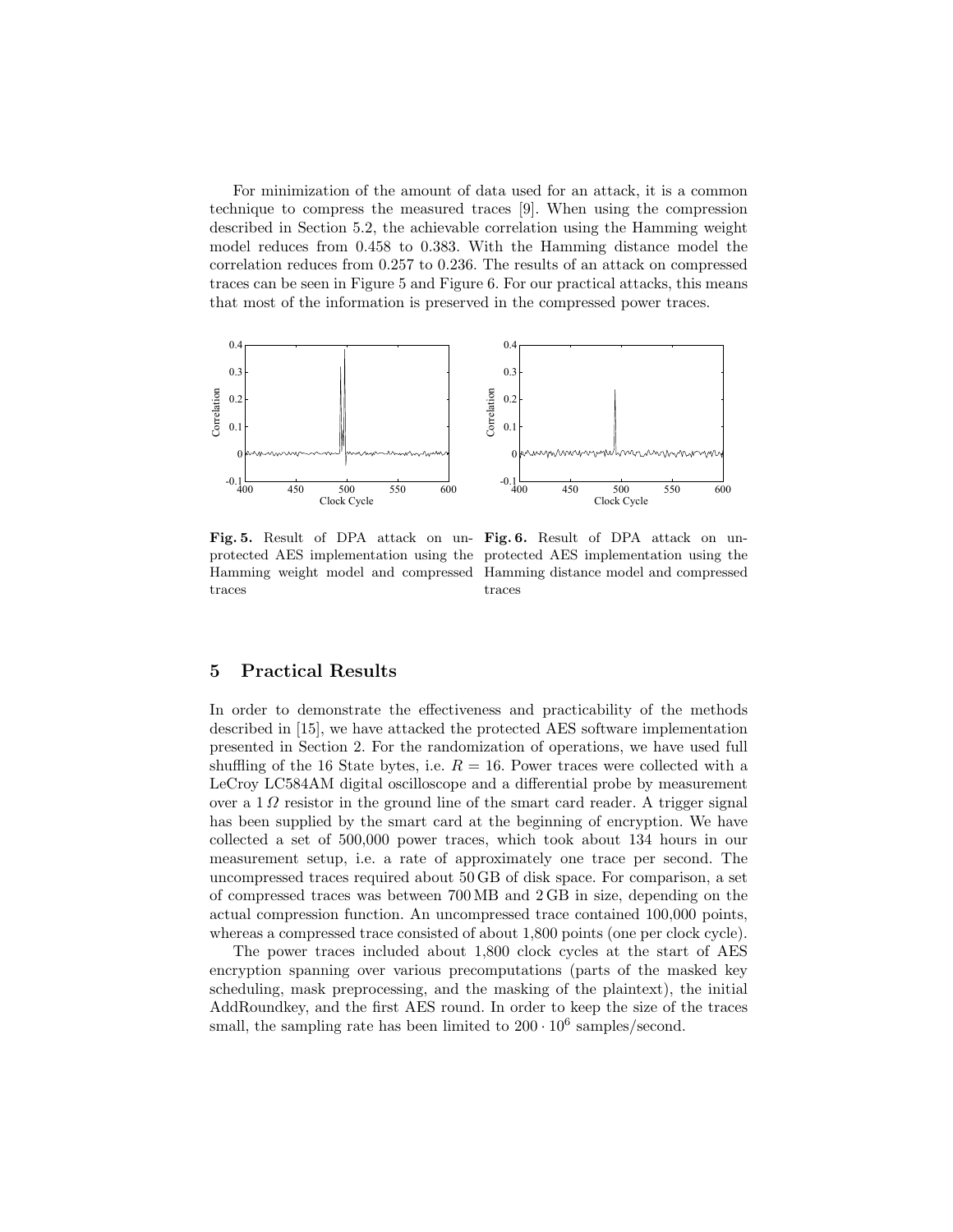All statistical analyses were carried out on a PC featuring a quad-core Intel Xeon processor at 2.33 GHz and 8 GB of RAM. Attack times were generally determined by the number and size of the analyzed traces, and not by the kind of statistical analysis. An attack using all 500,000 power traces took about 140 s for compressed traces and about 1,7 hours for uncompressed traces. For an attack with biased masks, the template-building took about 160s when 100 traces were used for each of the nine templates. The time for attacks involving fewer traces would scale down almost linearly.

For our attacks we have used the S-box output of the first round as intermediate value  $a$  and the S-box output mask as corresponding  $m$ . The time indices  $t_1...t_{16}$  for  $a \oplus m$  were determined by 1st-order DPA attacks using the known masked S-box outputs as attacked intermediate values. Suitable indices  $t_0$  were found accordingly by using the S-box output mask as attacked value. For both cases, the time indices resulting in high correlation values were used.

## 5.1 Results: Biasing Masks and Windowing followed by 1st-Order DPA Attack

In order to introduce a bias in the mask values, we have used templates to derive the Hamming weight of the mask  $m$ . Templates were built from the uncompressed traces for each Hamming weight of the mask. We used 100 traces per template with 16 interesting points per trace. The multivariate Gaussian distribution model has been employed. The traces used for the 1st-order DPA attack have been compressed (integration of absolute values per clock cycle). Randomization has been countered by windowing, i.e. the power consumption values at times  $t_1..t_{16}$  have been summed up. The Hamming weight of an unmasked S-box output byte has been used as predicted power consumption. The attack itself is therefore similar to the one described in [11] ("Templates During Preprocessing"), except for the additional compensation of the randomization countermeasure.

In practice, it is important to find a good tradeoff between a sharp bias and a minimal number of discarded traces. For example, only choosing traces with a mask Hamming weight of 8 (i.e.  $m = 0xFF$ ) will lead to the highest correlation but on the other hand, this would mean to discard  $\frac{255}{256} = 99.6\%$  of the recorded power traces. Selecting masks with a Hamming weight greater or equal to six has been shown to be a good choice [9, 11, 15] and therefore we have also used it for our evaluations.

The effectiveness of the attack depends on the accuracy of the biasing process. In order to show the best outcome, we have also biased the masks following their actual values (ideal case). The results for biasing with the actual Hamming weights and with the Hamming weights predicted by template matching are show in Figures 7 and 8, respectively.

In the ideal case, the correlation for the correct key hypothesis was about  $-0.04$  while the use of template matching yielded a correlation of about  $-0.025$ . With increasing accuracy of the template method in predicting the actual Hamming weight of the used mask, the result of the attack should get closer to that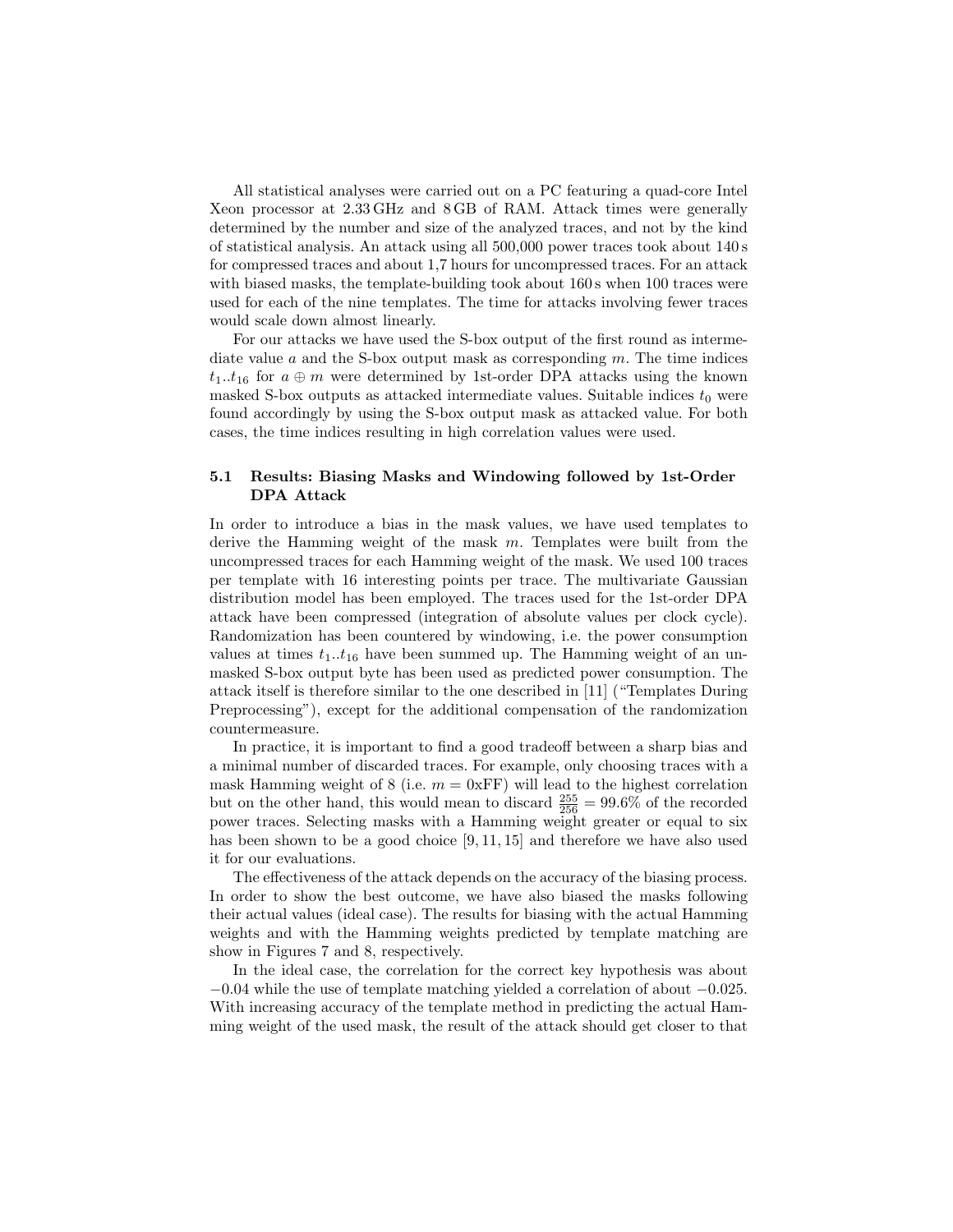

biasing

Fig. 7. Result of attack with ideal mask Fig. 8. Result of attack with mask biasing through templates

of the ideal case. We use the rule of thumb from [9] to estimate the required number of power traces for a successful attack. We have also taken those traces into account which were discarded during the biasing process (about 85% of all traces). For ideal biasing, about 122,000 power trace are sufficient, for our biasing with templates, about 305,000 power traces are required.



Fig. 9. Evolution of correlation in dependence on number of traces for mask biasing through templates

Figure 9 shows the evolution of the correlation with increasing number of power traces for the attack depicted in Figure 8. Note that the trace count on the x-axis also includes the discarded traces. The correct key hypothesis is plotted in black, the incorrect hypotheses are displayed in light gray. The outer dark gray lines indicate the confidence interval for  $\rho = 0$ . Roughly speaking, this is the expected region for incorrect key hypotheses. The point where the correct key hypothesis leaves this region gives another estimation for the number of traces required for a successful attack. In this case, the estimate lies in the vicinity of 300,000 traces, which is in line with the result from the rule of thumb from [9].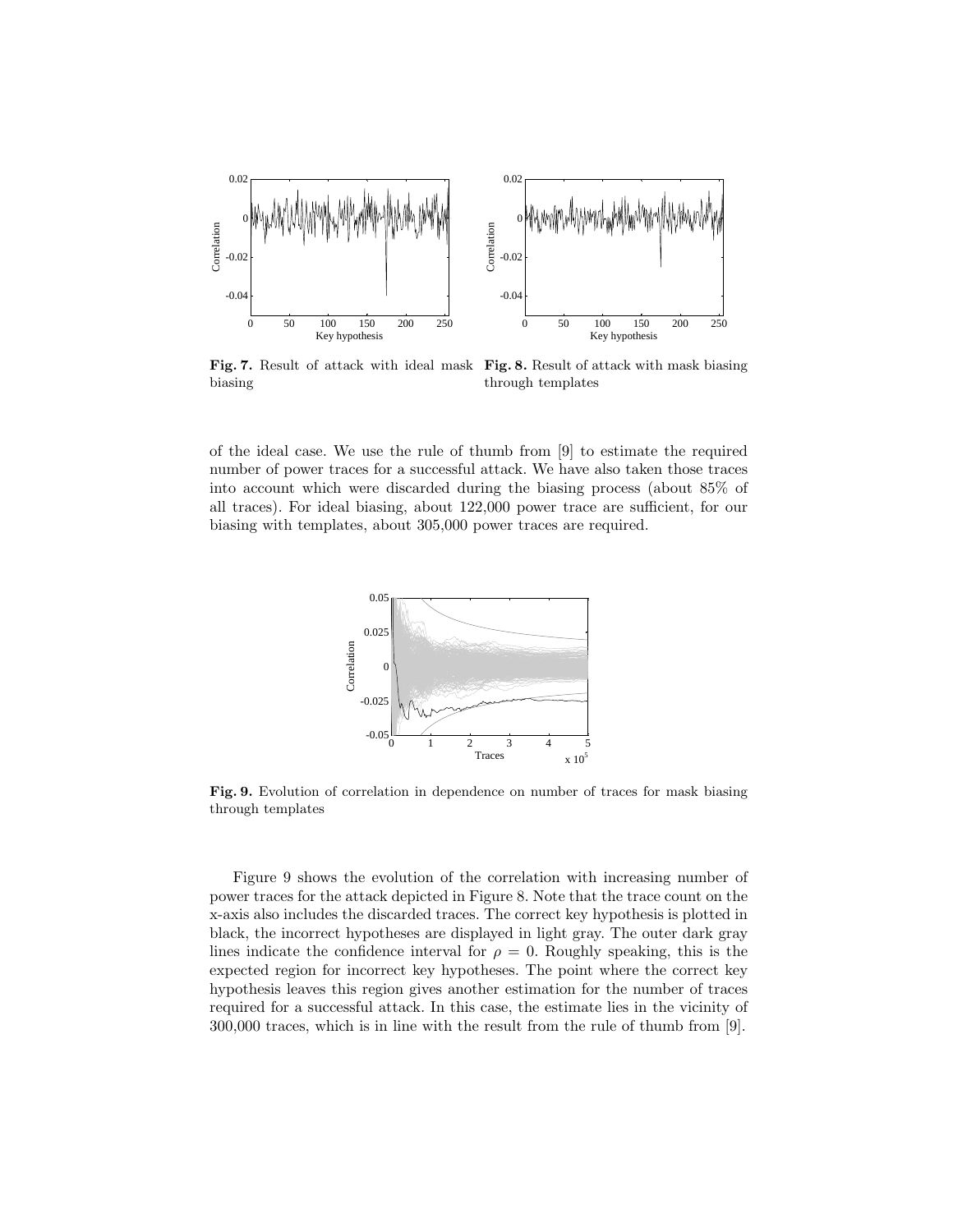#### 5.2 Results: 2nd-Order DPA Attack followed by Windowing

This attack can be seen as multiple 2nd-order DPA attacks in parallel, with their results combined by windowing. Nevertheless, a successful attack is not quite as simple to achieve as in a conventional 2nd-order DPA attack. Normally, most 2nd-order DPA attacks can be conducted in a more or less "brute-force" manner. More precisely, it is not necessary to determine the exact points in time which carry the most information about the targeted intermediate values and which are therefore suited most for 2nd-order DPA preprocessing. In fact, it is sufficient to predict the general regions of the power traces which are expected to contain the required points. By examining all possible combinations of the points of both regions in a 1st-order DPA attack, the correct key hypothesis can be identified without giving much thought to the actual points of the power trace which carry the required information.

When there is a need to compensate for the randomization countermeasure as well, it quickly becomes evident that this "brute-force" approach is no longer feasible. Even if all of the R parallel 2nd-order DPA attacks could be done in this manner, the subsequent windowing of the results requires that only those points are summed up which might contain information about the unmasked intermediate values. Our experiments have shown that the attack result is extremely sensitive even to slight variations in time of the two input points to the 2nd-order DPA preprocessing function. Therefore, choosing the best points from the power trace becomes a crucial precondition for windowing. Unfortunately, the best points only become known after a successful attack.

An effective way out of this dilemma can be made with a suitable compression function. If there is only a single point per clock cycle in the power trace, the 2nd-order DPA preprocessing and windowing can be done at the exact points in time where the maximal information is contained. However, care must be taken that not too much information is lost during compression. Our experiments have shown that none of the standard compression functions (maximum extraction, integration) [9] deliver satisfying results. After careful analysis of the 2nd-order DPA leakage profile of the attacked device, we have developed a new compression function, which retains most of the required information and hence delivers good results. Our new compression function extracts a small range of points around the maximum of each clock cycle and forms the average value of those points. At our sampling rate of  $200 \cdot 10^6$  samples/second, a range of two points around the maximum (i.e. 5 points in total per clock cycle) was sufficient to achieve satisfying results.

As 2nd-order DPA preprocessing function we have employed the absolute of the difference of the two input points, as it has the best correspondence to single bits of unmasked values and still a good correspondence to the Hamming weight of larger values [9]. We have used the bit model (LSB of the S-box output) as power model for our attack. The results are shown in Figure 10.

The correlation peak for the correct key hypothesis has a height of approximately 0.024, requiring about 50,000 power traces for a successful attack [9].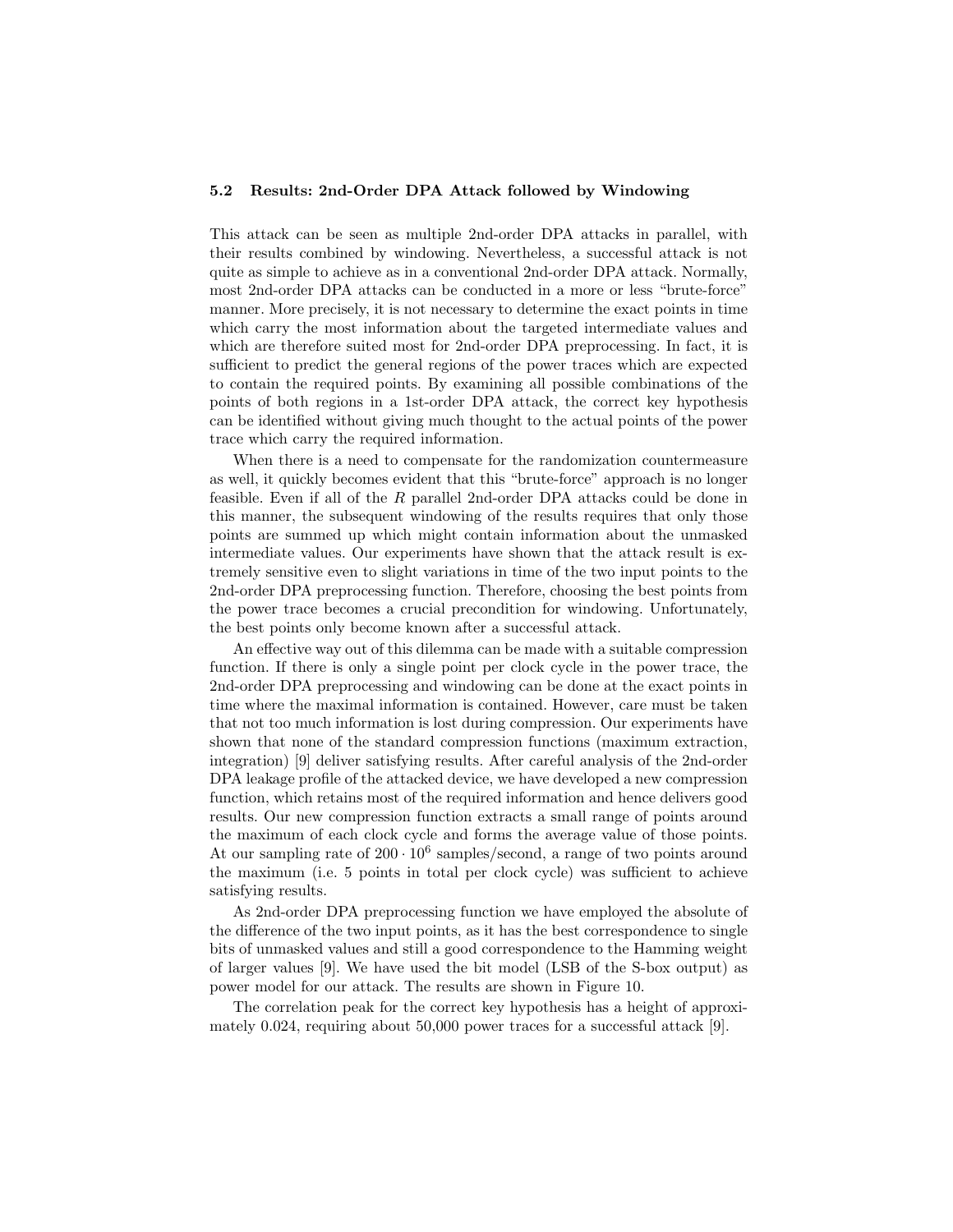

Fig. 10. Result of 2nd-order DPA attack Fig. 11. Evolution of correlation in depenfollowed by windowing

dence on number of traces

The evolution of the correlation with the number of power traces used in the attack is shown in Figure 11. In this case, the correlation curve for the correct key hypothesis leaves the confidence interval for  $\rho = 0$  at about 65,000 traces. Note that this number is a bit higher than the estimate from the rule of thumb from [9]. In our experience, the evolution of the correlation is quite dependent on the measurements, so the rule of thumb should normally be preferred for a more general prediction.

#### 5.3 Results: Windowing followed by 2nd-Order DPA Attack

This attack had already a very low effectiveness in the simulated evaluation of [15]. For completeness, we have conducted attacks with this method on all 500,000 power traces. As suspected, this number of power traces was not sufficient to lead to a correct prediction of the key.

#### 5.4 Dependence of Attack Efficiency on Randomization Degree

The AES implementation allows to change the degree of randomization  $R$  in order to trade performance against security. Table 1 shows how the effectiveness of the two attacks from Section 3.1 and 3.2 changes with increasing R. Concepor the two attacks from Section 3.1 and 3.2 changes with increasing  $R$ . Conceptually, the correlation coefficient should scale down with a factor of  $\sqrt{R}$  [15]. It can be seen from Table 1 that both attacks approximately follow this behavior, whereby the second one (2nd-order DPA attack followed by windowing), tends to perform worse at a higher R.

Table 1. Maximal absolute correlation coefficient in dependence on randomization degree R

| $\perp$ R                                                       |                                                 |  | 16 |
|-----------------------------------------------------------------|-------------------------------------------------|--|----|
| Biasing masks                                                   | $0.104$   $0.072$   $0.052$   $0.035$   $0.025$ |  |    |
| 2nd-order and windowing   0.125   0.102   0.073   0.042   0.024 |                                                 |  |    |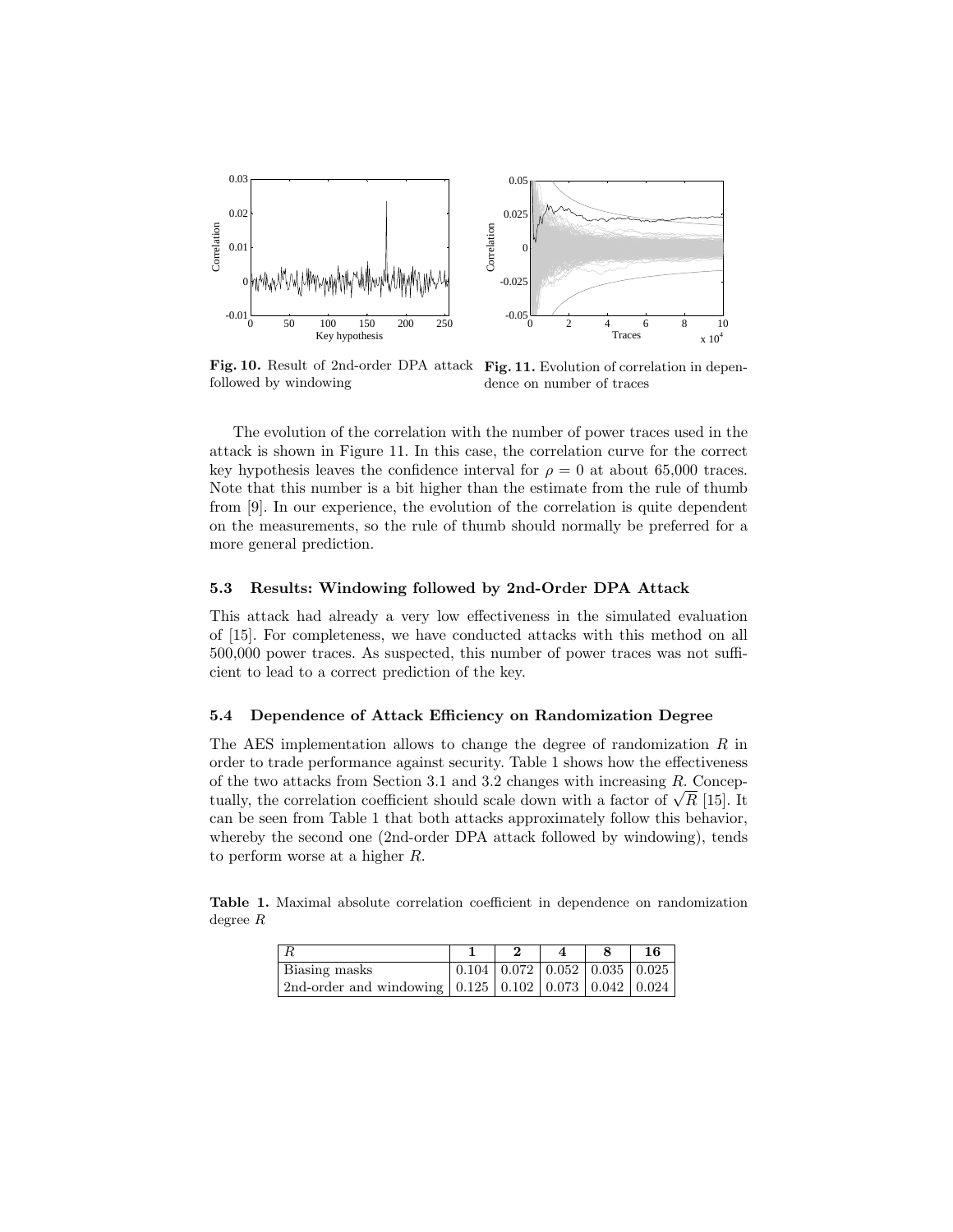## 6 Discussion of the Practicality of the Attacks

As shown in Section 5, two of the three examined attacks succeeded with a reasonable amount of samples. Mask biasing turned out to lead to a potentially higher correlation, which is in line with the estimation results from [15]. However, this attack requires to discard a large number of power traces, which increases the total number of required power traces considerably. Furthermore, the 2ndorder DPA attack followed by windowing puts less demands on the attacker's knowledge and control over the device. In order to introduce a bias in the mask, templates for the mask values have to be built. This requires the availability of a device for profiling which is sufficiently similar to the attacked one. Moreover, the profiling device must offer the possibility to extract some information about the actually occurring mask values in order to allow template building. Depending on the attack scenario, these preconditions might not be always given.

Both methods require a windowing for the time indices  $t_1..t_R$ , i.e. all points in time where the attacked masked intermediate value can occur due to the randomization countermeasure (cf. Figure 2). However, for a practical attack it is not necessary to identify the exact points in time, but it is sufficient to know the distance between those points. In our attack, we have first compressed the power traces (see Section 5.2) so that there was only a single power consumption value per clock cycle. When the distance (in clock cycles) between the  $R$  points in time is known, all possible combinations of points with this distance can be used in the attack. The selection of possible combinations of  $R$  points can be seen as pulling a comb with  $R$  teeth over the power trace. The distances between the comb's teeth correspond to the clock cycle distances between the possible occurrences of the masked value  $a \oplus m$ . This is illustrated in Figure 12.



Fig. 12. Extracting viable points for 2nd-order DPA preprocessing

For each position of the comb and each point in time where the mask value m is suspected to appear ("area for mask  $m$ " in Figure 12), a new correlation value can be calculated. Thereby, 2nd-order DPA preprocessing is applied with the current mask point and each comb tooth. The resulting 16 preprocessed points are then summed up (windowed) to produce a single predicted power consumption value for the attack.

Normally, an attacker has some general idea of the order of operations which are performed by the attacked device so that it is possible to specify some areas in the power traces where certain values are likely to appear. This limits the number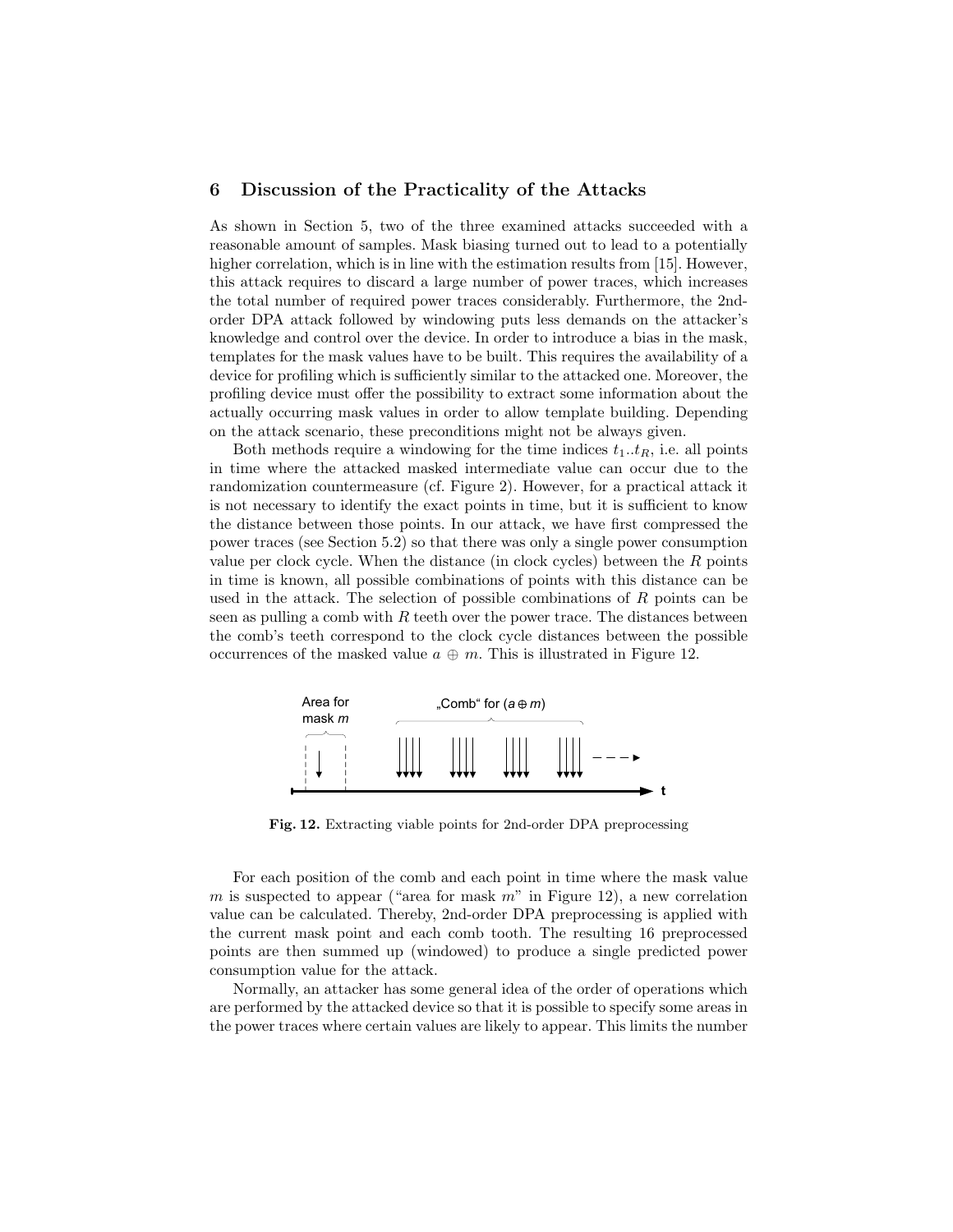of possible combinations of comb positions and mask positions and makes the attack faster. But even if all possible combinations are used in our case, the total number ranges around  $3 \cdot 10^6$ , which is quite feasible for an attack<sup>3</sup>.

Depending on the scenario, an attacker can obtain information about the distance of the  $R$  randomized points (i.e. the distance between the teeth of the comb) through different means. If a device is available for profiling, then the relevant points in time can be determined through a DPA attack with known intermediate values. When the relevant sections of the implementation's source code are available, the distances can be derived with a cycle-accurate simulator. Even if those options are not available, some general knowledge about the protected implementation can be enough to establish a set of "candidate combs" with different distances between the teeth. If this set is not too large, the correct comb can be determined by trying out all combs of the set in an attack.

For our protected AES implementation it would be sufficient to know that there is a randomization of the columns of the State and a randomization of the bytes within each column. The distance between the processing of the columns and between the four S-box lookups of one column are constant. Thus there are only two configuration parameters for the comb, resulting in a manageable set of candidate combs.

Hence, the method of 2nd-order DPA attack followed by windowing can be regarded as a fairly generic attack which requires only little more knowledge about the implementation than a plain 1st-order DPA attack.

## 7 Conclusions

In this paper we have practically demonstrated the effectiveness of advanced DPA attacks on an AES smart card implementation with state-of-the-art software countermeasures. We have evaluated the three principal attack methods described in [15], which have so far only been subject to theoretical estimation and high-level simulation. Two of these methods work well in defeating the masking and randomization of operations countermeasures of the AES software implementation. One of the methods leads to a potentially higher correlation, but requires the attacker to be able to profile the attacked device in detail. The second attack is not quite as effective but is more general. It can be mounted without profiling and requires only little knowledge about the implementation. Nevertheless, it must not be overlooked that the effort for the attacks is considerably larger than for an unprotected implementation. While 100 power traces are normally enough to break the unprotected implementation, the advanced DPA attacks on the protected implementation require a minimal number of about 50,000 traces for success. Hence, DPA becomes more than two orders of magnitude (i.e. 100 times) harder under use of the described attacks. Although there is no guarantee that there are no better attacks on a specific implementation,

<sup>3</sup> There are about 1,800 points per compressed trace, which is hence the upper limit for comb positions and mask positions. The maximal number of combinations is therefore  $1,800 \cdot 1,800 = 3,240,000$ .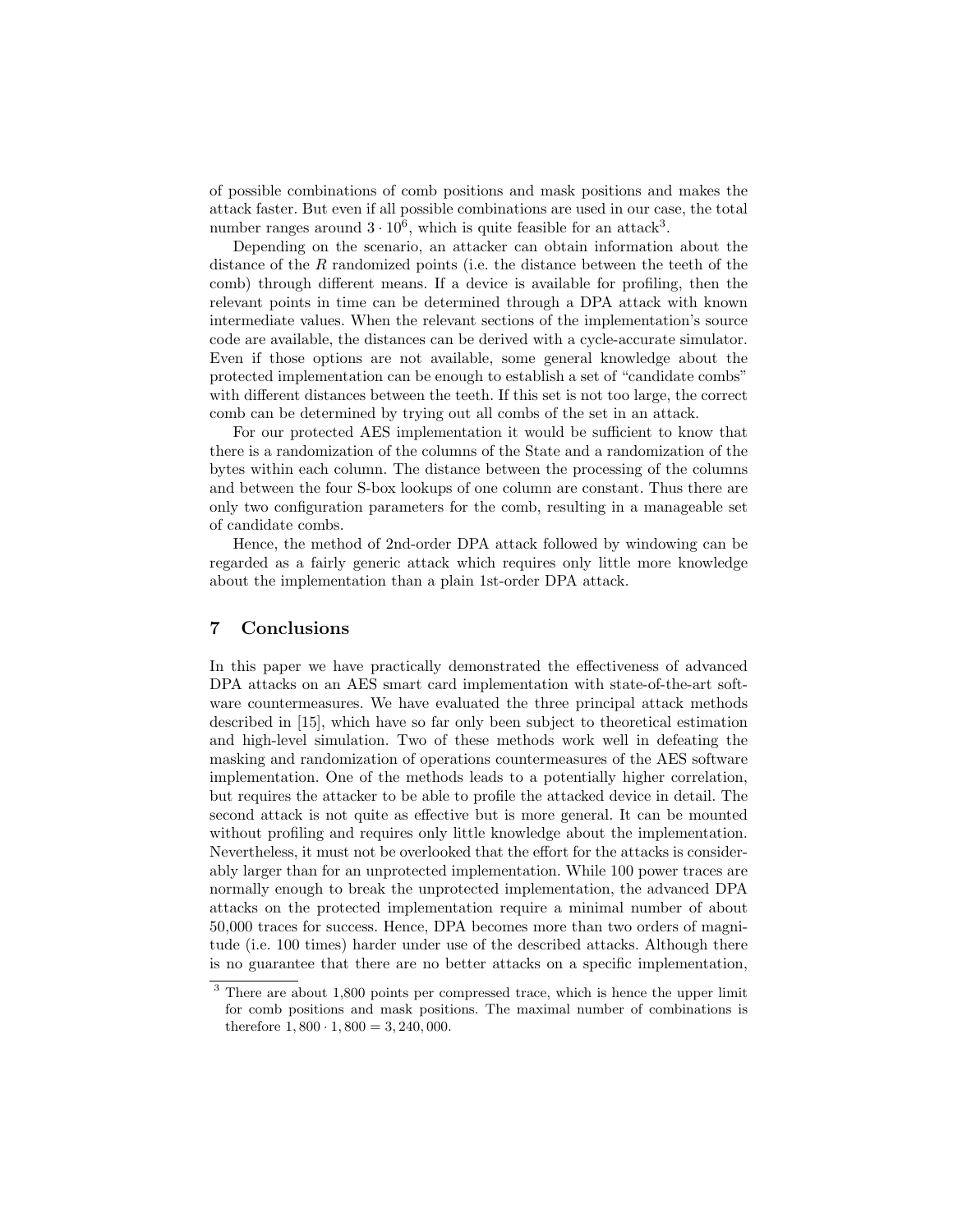our work has delivered empirical evidence that a combination of masking and operation randomization can offer significant protection against advanced DPA attacks.

Acknowledgements. The research described in this paper has been supported by the Austrian Science Fund (FWF) under grant number P18321-N15 ("Investigation of Side-Channel Attacks"), by the European Commission under grant number FP6-IST-033563 (Project SMEPP) and, in part, by the European Commission through the IST Programme under contract IST-2002-507932 ECRYPT. The information in this document reflects only the authors' views, is provided as is and no guarantee or warranty is given that the information is fit for any particular purpose. The user thereof uses the information at its sole risk and liability.

# References

- 1. Atmel Corporation. 8-bit Microcontroller with 16K Bytes In-System Programmable Flash. Available online at http://www.atmel.com/dyn/resources/ prod\_documents/doc1142.pdf, February 2003.
- 2. C. Clavier, J.-S. Coron, and N. Dabbous. Differential Power Analysis in the Presence of Hardware Countermeasures. In Cetin Kaya Koç and C. Paar, editors, Cryptographic Hardware and Embedded Systems – CHES 2000, Second International Workshop, Worcester, MA, USA, August 17-18, 2000, Proceedings, volume 1965 of Lecture Notes in Computer Science, pages 252–263. Springer, 2000.
- 3. J.-S. Coron, E. Prouff, and M. Rivain. Side Channel Cryptanalysis of a Higher Order Masking Scheme. In P. Paillier and I. Verbauwhede, editors, Cryptographic Hardware and Embedded Systems – CHES 2007, 9th International Workshop, Vienna, Austria, September 10-13, 2007, Proceedings, volume 4727 of Lecture Notes in Computer Science, pages 28–44. Springer, September 2007.
- 4. C. Herbst, E. Oswald, and S. Mangard. An AES Smart Card Implementation Resistant to Power Analysis Attacks. In J. Zhou, M. Yung, and F. Bao, editors, Applied Cryptography and Network Security, Second International Conference, ACNS 2006, volume 3989 of Lecture Notes in Computer Science, pages 239–252. Springer, 2006.
- 5. International Organisation for Standardization (ISO). ISO/IEC 7816-3: Information technology - Identification cards - Integrated circuit(s) cards with contacts - Part 3: Electronic signals and transmission protocols. Available online at http://www.iso.org, September 1997.
- 6. J. Jaffe. Introduction to Differential Power Analysis, June 2006. Presented at ECRYPT Summerschool on Cryptographic Hardware, Side Channel and Fault Analysis.
- 7. M. Joye, P. Paillier, and B. Schoenmakers. On Second-Order Differential Power Analysis. In J. R. Rao and B. Sunar, editors, Cryptographic Hardware and Embedded Systems – CHES 2005, 7th International Workshop, Edinburgh, UK, August 29 - September 1, 2005, Proceedings, volume 3659 of Lecture Notes in Computer Science, pages 293–308. Springer, 2005.